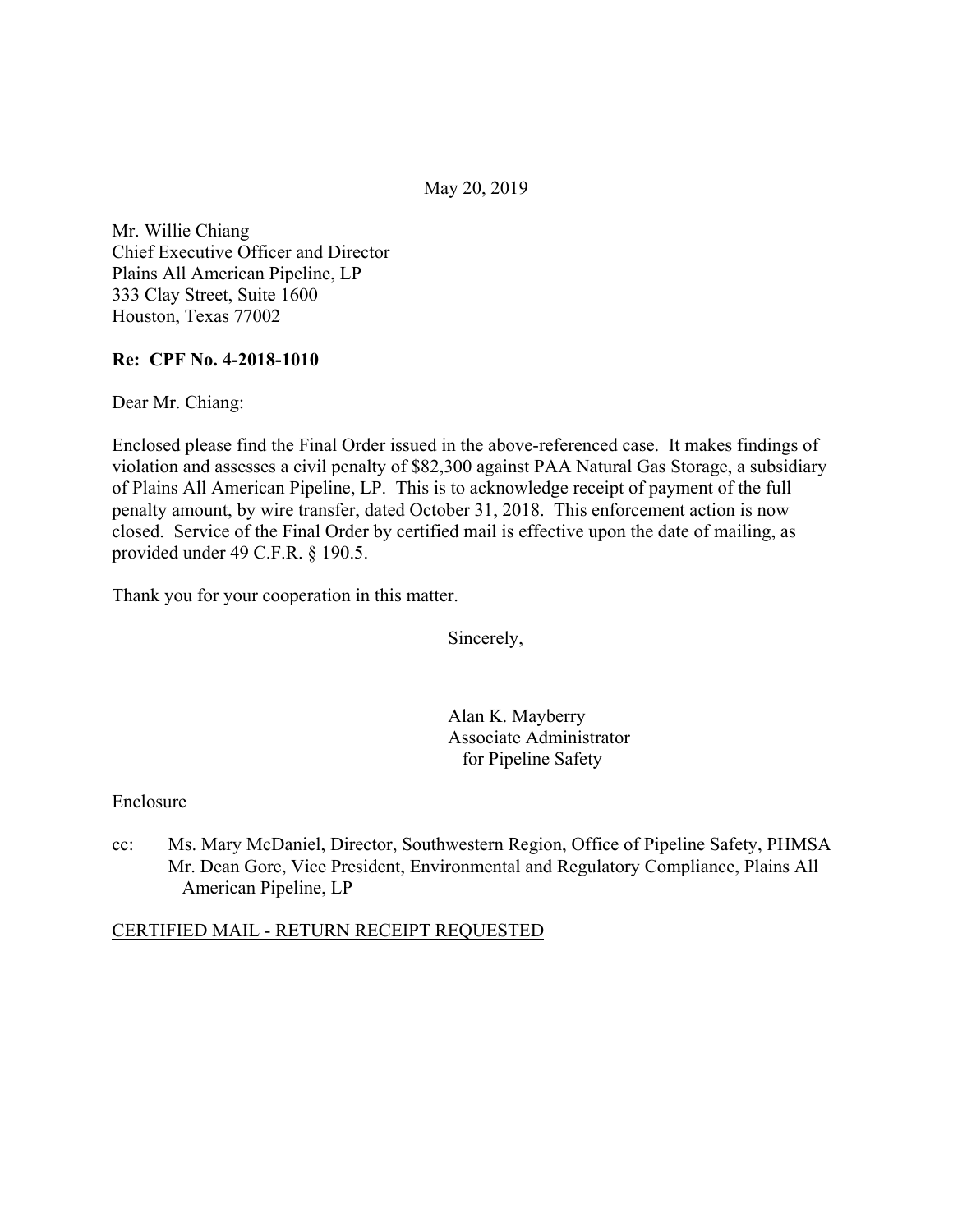## **U.S. DEPARTMENT OF TRANSPORTATION PIPELINE AND HAZARDOUS MATERIALS SAFETY ADMINISTRATION OFFICE OF PIPELINE SAFETY WASHINGTON, D.C. 20590**

**)**

 **)**

 **)**

**In the Matter of ) PAA Natural Gas Storage, ) a subsidiary of Plains All American Pipeline, LP, ) CPF No. 4-2018-1010 Respondent. )** 

**\_\_\_\_\_\_\_\_\_\_\_\_\_\_\_\_\_\_\_\_\_\_\_\_\_\_\_\_\_\_\_\_\_\_\_\_\_\_\_\_\_\_\_\_\_\_\_\_** 

 $\overline{\phantom{a}}$ 

#### **FINAL ORDER**

From January 6 through June 27, 2017, pursuant to 49 U.S.C. § 60117, a representative of the Pipeline and Hazardous Materials Safety Administration (PHMSA), Office of Pipeline Safety (OPS), conducted an on-site pipeline safety inspection of the facilities and records of Pine Prairie Energy Center, which operates a salt dome gas storage facility with an 82.5 mile pipeline system in Ville Platte, Louisiana.<sup>1,2</sup> Pine Prairie Energy Center is a subsidiary of PAA Natural Gas Storage (PAA or Respondent). PAA is an indirect subsidiary of Plains All American Pipeline, LP (Plains), and handles Plains' natural gas storage operations.<sup>3</sup>

As a result of the inspection, the Director, Southwestern Region, OPS (Director), issued to Respondent, by letter dated October 4, 2018, a Notice of Probable Violation and Proposed Civil Penalty (Notice). In accordance with 49 C.F.R. § 190.207, the Notice proposed finding that PAA had violated 49 C.F.R. §§ 192.805(b), 192.611(d), and 192.605(a) and proposed assessing a civil penalty of \$82,300 for the alleged violations.

PAA responded to the Notice by letter dated November 5, 2018 (Response). The company did not contest the allegations of violation and paid the proposed civil penalty of \$82,300 by wire transfer on October 31, 2018. In accordance with 49 C.F.R. § 190.208(a)(1), such payment authorizes the Associate Administrator to make findings of violation and to issue this final order without further proceedings.

 $\overline{a}$ 

<sup>1</sup> Plains Natural Gas Storage website, *available at* <https://www.plainsallamerican.com/about-us/subsidiary>websites/paa-natural-gas-storage (last accessed February 7, 2019).

<sup>&</sup>lt;sup>2</sup> Pipeline Safety Violation Report, (October 4, 2018) (on file with PHMSA), at 1.

 February 1, 2019).3 Plains website, *available at* <https://www.plainsallamerican.com/about-us/subsidiary-websites> (last accessed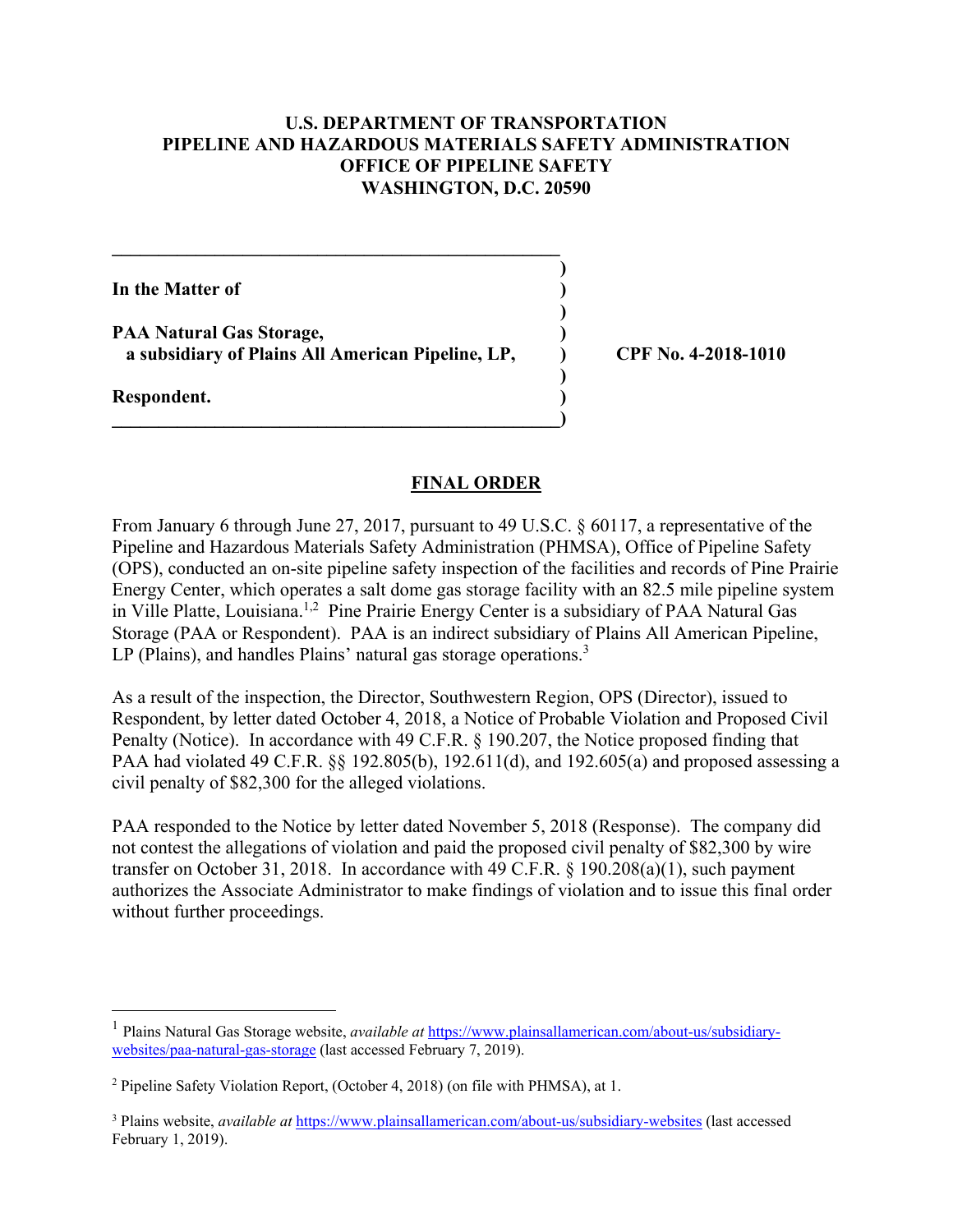# **FINDINGS OF VIOLATION**

In its Response, PAA did not contest the allegations in the Notice that it violated 49 C.F.R. Part 192, as follows:

**Item 1:** The Notice alleged that Respondent violated 49 C.F.R. § 192.805(b), which states:

## **§ 192.805 Qualification program.**

Each operator shall have and follow a written qualification program.

The program shall include provisions to:

 $(a) \ldots$ 

(b) Ensure through evaluation that individuals performing covered tasks are qualified;

The Notice alleged that Respondent violated 49 C.F.R. § 192.805(b) by failing to ensure through evaluation that eight individuals were qualified to perform covered tasks as follows. The Notice alleged that from 2014-2016, PAA failed to ensure through evaluation that two individuals were qualified to perform Covered Task 55: Maintain Fixed Gas Detection Equipment to Complete Gas Detector Calibrations. In addition, the Notice alleged that a controller's qualification to perform Covered Task 43.4/52.4: Remotely Operate Valves on a Gas Pipeline System (Control Center) had expired when the controller performed the task in 2015 and 2016.

Lastly, the Notice alleged that PAA failed to ensure through evaluation that five individuals were qualified to perform four covered tasks, namely: Covered Task 43.1: Start-up of a Liquid Pipeline (Control Center); Covered Task 43.2: Shutdown of a Liquid Pipeline (Control Center); Covered Task 43.3: Monitor Pressures, Flows, Communications and Maintain them within Allowable Limits on a Liquid Pipeline System (Control Center); and Covered Task 43.4: Remotely Operate Valves on a Liquid Pipeline System (Control Center).

Respondent did not contest this allegation of violation. Accordingly, based upon a review of all of the evidence, I find that Respondent violated 49 C.F.R. § 192.805(b) by failing to ensure through evaluation that eight individuals performing covered tasks are qualified.

**Item 2:** The Notice alleged that Respondent violated 49 C.F.R. § 192.611(d), which states, in relevant part:

# **§ 192.611 Change in class location: Confirmation or revision of maximum allowable operating pressure.**

 $(a) \ldots$ 

 is required as a result of a study under § 192.609 must be completed within 24 (d) Confirmation or revision of the maximum allowable operating pressure that months of the change in class location. . . .

The Notice alleged that Respondent violated 49 C.F.R. § 192.611(d) by failing to confirm or revise its maximum allowable operating pressure (MAOP) within 24 months of a change in class location. Specifically, the Notice alleged that in March 2009, PAA experienced a change in class location for a segment of Line 100 in Evangeline Parish, Louisiana, due to the development of a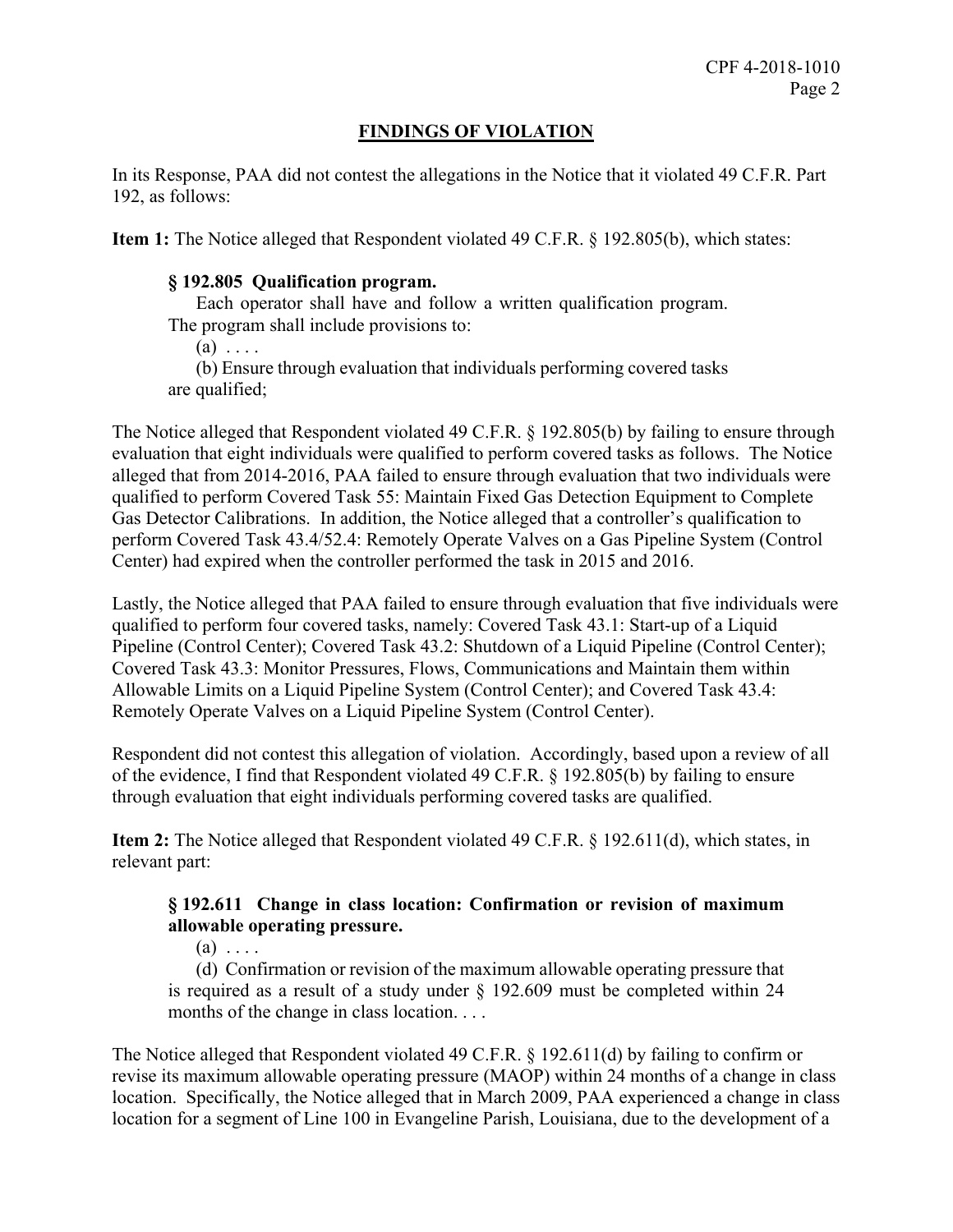new trailer park, but did not reduce its MAOP from 1350 psig to 1219 psig until March 2017.

Respondent did not contest this allegation of violation. Accordingly, based upon a review of all of the evidence, I find that Respondent violated 49 C.F.R. § 192.611(d) by failing to revise its MAOP within 24 months of a change in class location.

**Item 3:** The Notice alleged that Respondent violated 49 C.F.R. § 192.605(a), which states:

## **§ 192.605 Procedural manual for operations, maintenance, and emergencies.**

 (a) Each operator shall prepare and follow for each pipeline, a manual of written procedures for conducting operations and maintenance activities and for emergency response. For transmission lines, the manual must also include procedures for handling abnormal operations. This manual must be reviewed and updated by the operator at intervals not exceeding 15 months, but at least once each calendar year. This manual must be prepared before operations of a pipeline system commence. Appropriate parts of the manual must be kept at locations where operations and maintenance activities are conducted.

The Notice alleged that Respondent violated 49 C.F.R. § 192.605(a) by failing to follow control room management procedures. Specifically, the Notice alleged that PAA failed to follow its Natural Gas Storage Control Room Management Plan, Chapter 10, *Compliance and Deviations*  (CRM Plan), in recording acceptable deviations from the maximum limit of controller hours of service.

The Notice alleged that Section 10.4 of the CRM Plan, *Acceptable Deviations*, provided a list of acceptable deviations from the maximum limit of controller hours of service. The Notice alleged further that from January 2014 through December 2016, PAA repeatedly documented deviations from the maximum limit on controller hours of service on its *Control Room Deviation Form*, citing "vacation relief," "vacation/sick relief," and "safety committee/training" as justification. The Notice alleged that none of those justifications are provided for in the CRM Plan.

In addition, the Notice alleged that PAA failed to follow Section 10.3 of the CRM Plan, *Deviations*, which requires that documentation of all deviations must be available, including applicable analysis, to support any approved deviation.

Respondent did not contest this allegation of violation. Accordingly, based upon a review of all of the evidence, I find that Respondent violated 49 C.F.R. § 192.605(a) by failing to follow its CRM Plan, Chapter 10, *Compliance and Deviations*, in recording acceptable deviations from the maximum limit of controller hours of service.

These findings of violation will be considered prior offenses in any subsequent enforcement action taken against Respondent.

# **ASSESSMENT OF PENALTY**

Under 49 U.S.C. § 60122, Respondent is subject to an administrative civil penalty not to exceed